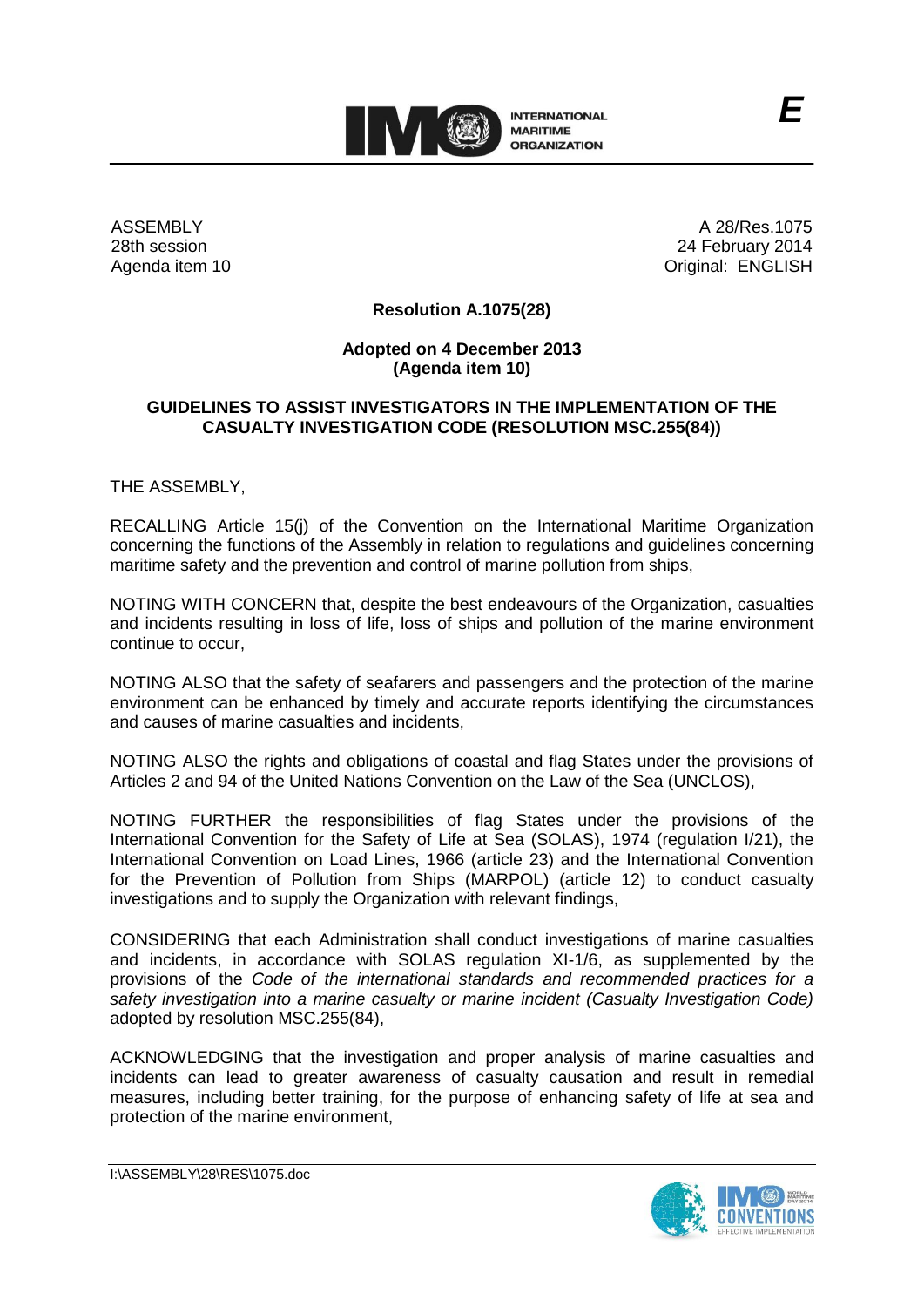RECOGNIZING the need for *Guidelines to assist investigators in the implementation of the Casualty Investigation Code* (resolution MSC.255(84)) to provide, as far as national laws allow, a common approach for States to adopt in the conduct of marine safety investigations into marine casualties and marine incidents,

RECOGNIZING ALSO the international nature of shipping and the need for cooperation between Governments having a substantial interest in a marine casualty or incident for the purpose of determining the circumstances and causes thereof,

HAVING CONSIDERED the recommendations made by the Marine Environment Protection Committee, at its sixty-fifth session, and the Maritime Safety Committee, at its ninety-second session,

1 ADOPTS the *Guidelines to assist investigators in the implementation of the Casualty Investigation Code* (resolution MSC.255(84)), as set out in the annex to the present resolution;

2 INVITES all Governments concerned to take appropriate measures to give effect to the Guidelines as soon as possible in order to allow effective analysis when conducting a marine safety investigation and taking preventive actions;

3 REVOKES resolutions A.849(20) and A.884(21).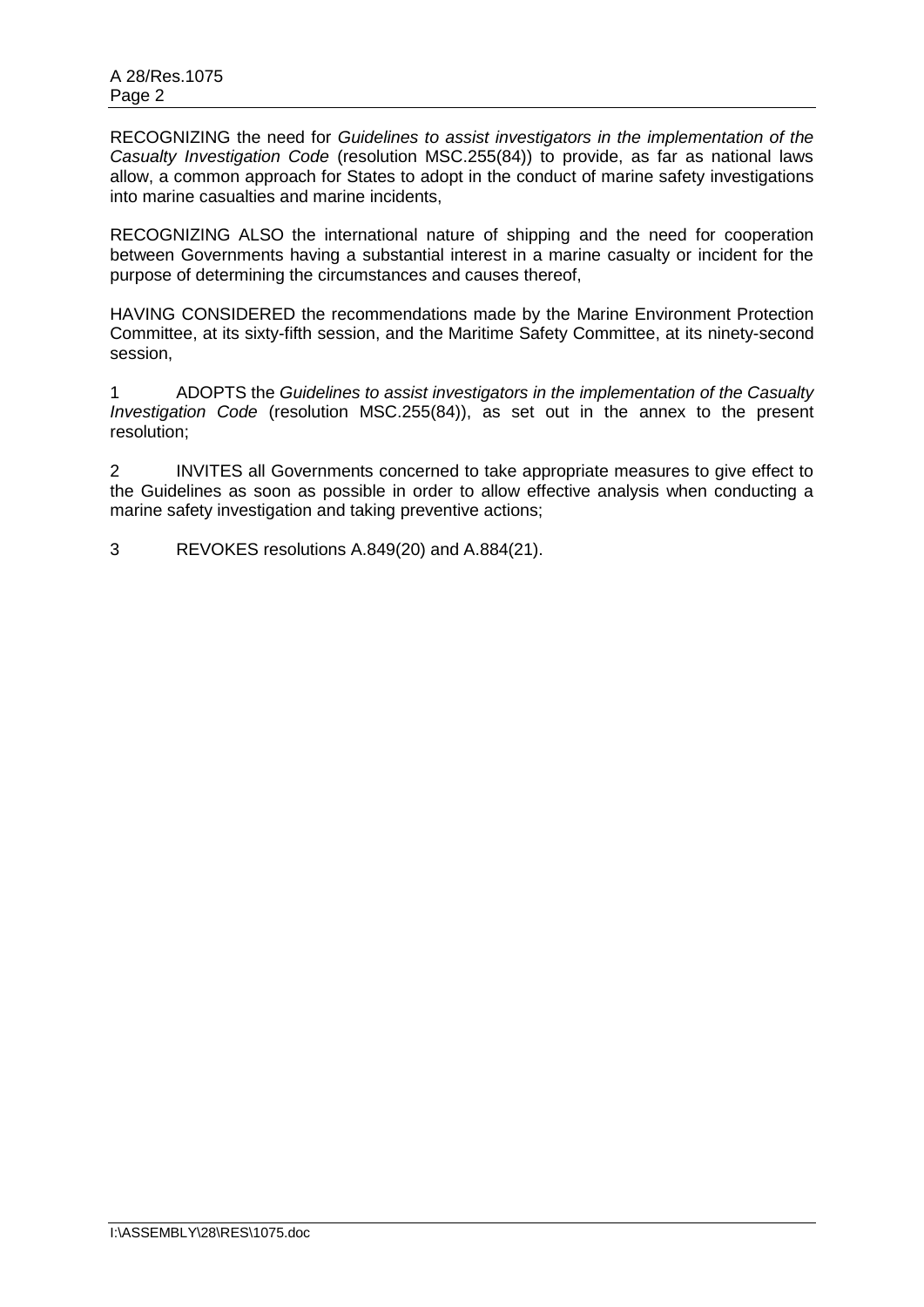#### Annex

## **GUIDELINES TO ASSIST INVESTIGATORS IN THE IMPLEMENTATION OF THE CASUALTY INVESTIGATION CODE (RESOLUTION MSC.255(84))**

#### **1 INTRODUCTION**

1.1 The purpose of these Guidelines is to provide practical advice for the systematic investigation of marine casualties and incidents and to allow the development of effective analysis and preventive action. The overall objective is to prevent similar casualties and incidents in the future.

1.2 The ultimate purpose of a marine safety investigation is to advance maritime safety and protection of the marine environment. In the context of these Guidelines, this goal is achieved by identifying safety deficiencies through a systematic safety investigation of marine casualties and incidents, and then recommending or effecting change in the maritime system to correct these deficiencies. It is not the purpose of a safety investigation to determine liability or apportion blame.

1.3 These Guidelines should result in an increased awareness by all involved in the marine industry of the human, organizational, environmental, technical and external factors that may be involved in marine casualties and incidents. This awareness should lead to proactive measures by the maritime community which in turn should result in the saving of lives, ships, cargo and the protection of the marine environment, improvements to the lives of marine personnel, and safer shipping operations.

1.4 These Guidelines apply, as far as national laws allow, to the investigation of marine casualties or incidents in which either one or more States have a substantial interest because the casualty or incident involves a ship under or within their jurisdiction.

## **2 DEFINITIONS**

## **2.1 Table of definitions**

See chapter 2 of the Casualty Investigation Code (resolution MSC.255(84)) for terms not defined in these Guidelines.

| Event               | An action, omission or other happening.                                                                                                                                                                                         |
|---------------------|---------------------------------------------------------------------------------------------------------------------------------------------------------------------------------------------------------------------------------|
| Casualty event      | The marine casualty or marine incident, or one of a number of<br>connected marine casualties and/or marine incidents forming the<br>overall occurrence (e.g. a fire leading to a loss of propulsion<br>leading to a grounding). |
| Accident event      | An event that is assessed to be inappropriate and significant in<br>the sequence of events that led to the marine casualty or marine<br>incident (e.g. human erroneous action, equipment failure).                              |
| Contributing factor | A condition that may have contributed to an accident event or<br>worsened its consequence (e.g. man/machine interaction,<br>inadequate illumination).                                                                           |
| Safety issue        | An issue that encompasses one or more contributing factors<br>and/or other unsafe conditions.                                                                                                                                   |
| Safety deficiency   | A safety issue with risks for which existing defences aimed at<br>preventing an accident event, and/or those aimed at eliminating or<br>reducing its consequences, are assessed to be either inadequate<br>or missing.          |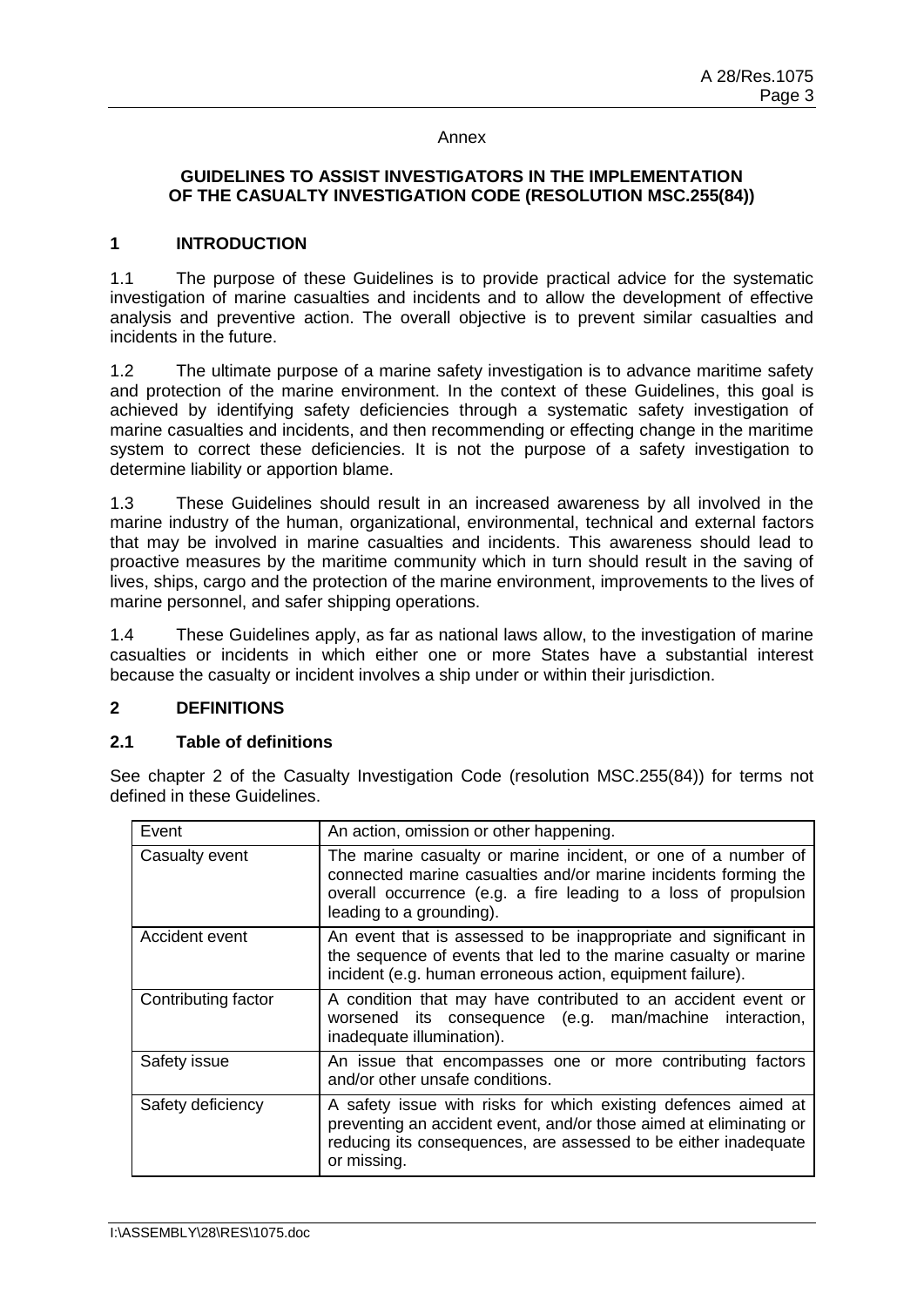2.2 The following diagram illustrates how a sequence of events leading to a casualty occurrence would be classified using the above terms.



# **3 QUALIFICATIONS AND TRAINING OF INVESTIGATORS**

3.1 To achieve a systematic and effective safety investigation the appointed investigators need to have expertise in marine casualty investigation and be knowledgeable in matters relating to the marine casualty or incident. Areas of expertise

need to include evidence collection techniques, interviewing techniques, analysis techniques and the identification of human and organizational factors in marine casualties and incidents.

3.2 All investigators attending a marine casualty site should have sufficient knowledge in personal safety, taking particular note that the hazards present at a casualty site may well be beyond those encountered in normal ship operations.

3.3 A marine safety investigation Authority should consider developing a formal training programme to ensure that its investigators acquire the necessary knowledge, understanding and proficiency in marine safety investigation.

## **4 NOTIFICATION AND COOPERATION**

4.1 Notification of a marine casualty or incident is to be provided to all affected parties as soon as reasonably practicable. Notification includes informing the parties involved in the casualty or incident according to chapter 20 of the Code, as well as any substantially interested State in accordance with chapter 5 of the Code. Notification should preferably be in a format that ensures a prompt acknowledgement from the addressee.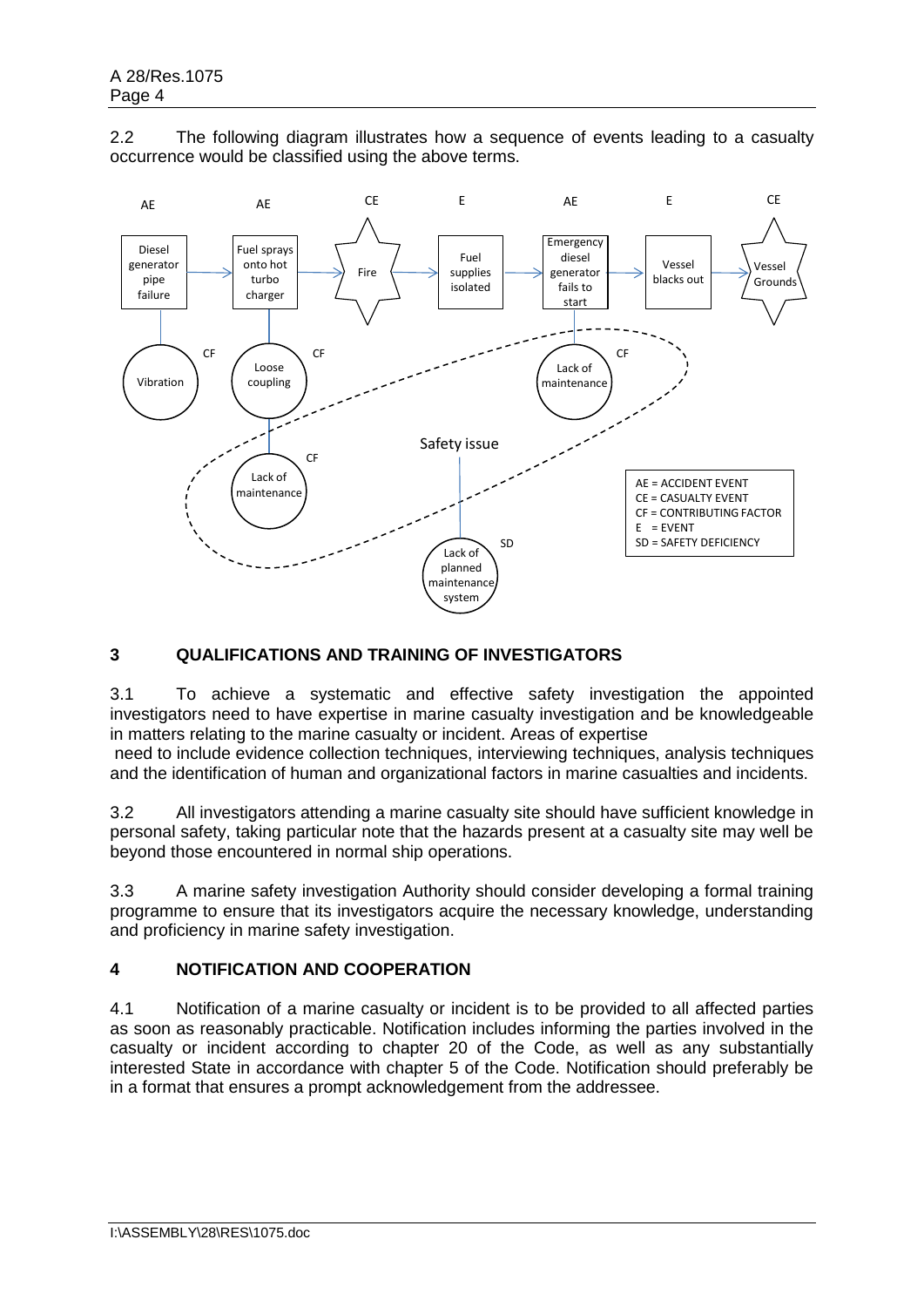4.2 If the casualty or incident involves substantial interests of more than one State, the States should quickly reach an agreement on cooperation in accordance with chapter 7 of the Code. This agreement may include, but not be limited to:

- .1 ensuring that the objectives of each participating State is in accordance with the IMO Casualty Investigation Code:
- .2 which State will lead the investigation;
- .3 the possibilities to share casualty information and draft safety investigation reports in accordance with chapter 13 of the Code, with regard to national legislation on confidentiality as well as the potential risk of safety investigation findings being used in criminal and civil lawsuits; and
- .4 distribution of costs related to the investigation.

4.3 If an agreement in accordance with chapter 7 of the Code cannot be reached, the involved States should seek to share factual information to the greatest extent possible, being guided by the recommended practice in the Code.

# **5 INVESTIGATION**

# **5.1 Extent of investigation**

5.1.1 Marine casualties and incidents can have many causal factors and the underlying safety issues often exist remote from the casualty site. Proper identification of such issues requires timely and methodical investigation, going far beyond the immediate evidence in search for conditions which may cause future occurrences. Marine casualty or incident safety investigations should therefore be seen as a means of identifying not only the accident events, but also safety deficiencies in the overall management of the operation from policy through to its implementation, as well as in regulation, survey and inspection. For this reason safety investigations should be broad enough to meet these overriding criteria.

- 5.1.2 The extent of any safety investigation can be divided into five areas:
	- .1 people;
	- .2 environment;
	- .3 equipment;
	- .4 processes and procedures; and
	- .5 organization and external influences.

## **5.2 Initial response**

An investigation should be carried out as soon as possible after an occurrence so as to limit the loss of perishable evidence including the degradation of witness memory. To be able to start promptly it is essential that the investigating State has a preparedness plan in place which, among other things, will facilitate:

.1 the ready availability of trained investigators;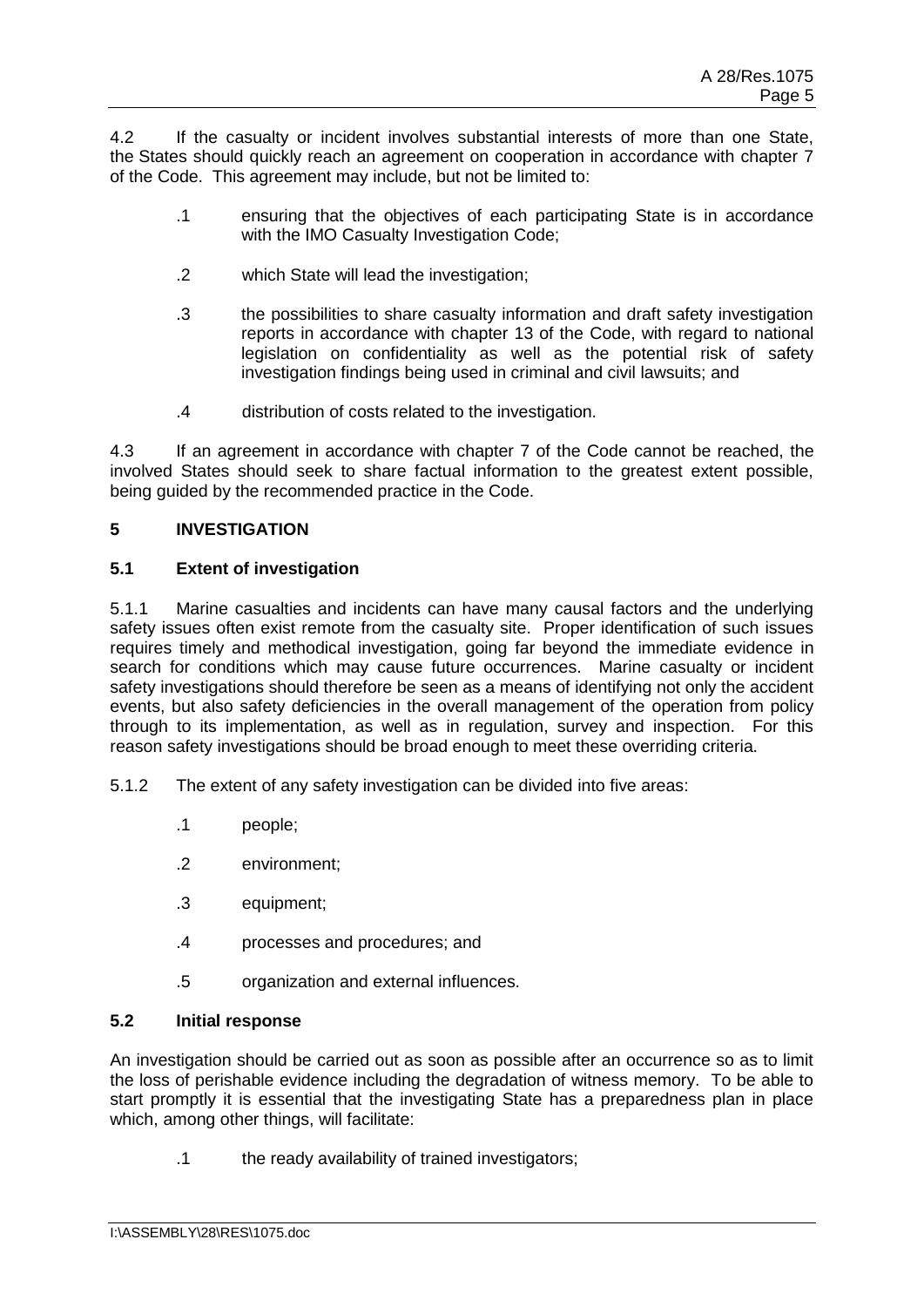- .2 the availability of specialist help, including experts on human and organizational factors;
- .3 ready access to 24-hour contact points for other marine safety investigation Authorities; and
- .4 the availability of the necessary predictable resources.

#### **5.3 Site management**

5.3.1 Site management generally starts even before the investigator deploys to the casualty site. The pre-planning will often need to include:

- .1 identification of competencies needed at the casualty site;
- .2 identification of hazards and risks that the investigation team may encounter at the casualty site, and the precautions that need to be taken, as well as the personal protective equipment (PPE) that needs to be carried;
- .3 identification of particularly vulnerable evidence that needs to be secured as soon as possible including Voyage Data Recorder (VDR) information, documentation of sites that for some reasons cannot be left unchanged until the team arrives, and repatriation of crew members; and
- .4 a draft interview schedule that takes into account repatriation of seamen as well as the fact that persons involved can suffer from trauma.

5.3.2 There can be many different stakeholders involved in the aftermath of a marine casualty or incident, each with their own legitimate interests and responsibilities. Coordination at the casualty site is vital to make sure that the evidence collection is successful.

5.3.3 When arriving at the casualty site the hazard and risk assessment should be reviewed to identify any additional risks for the team and to put in place any necessary remedial action before the team starts its work.

# **5.4 Start-up meeting**

In safety investigations involving more than one State it is generally wise to set up a meeting with representatives of the other substantially interested State(s) at an early stage. The purpose of the start-up meeting is, among other things, to facilitate:

- .1 the sharing of knowledge of what is known about the marine casualty or incident;
- .2 the development of an investigation plan;
- .3 the delegation of investigation tasks (international coordination); and
- .4 the identification of additional help in the form of specialists and/or technical expert examination.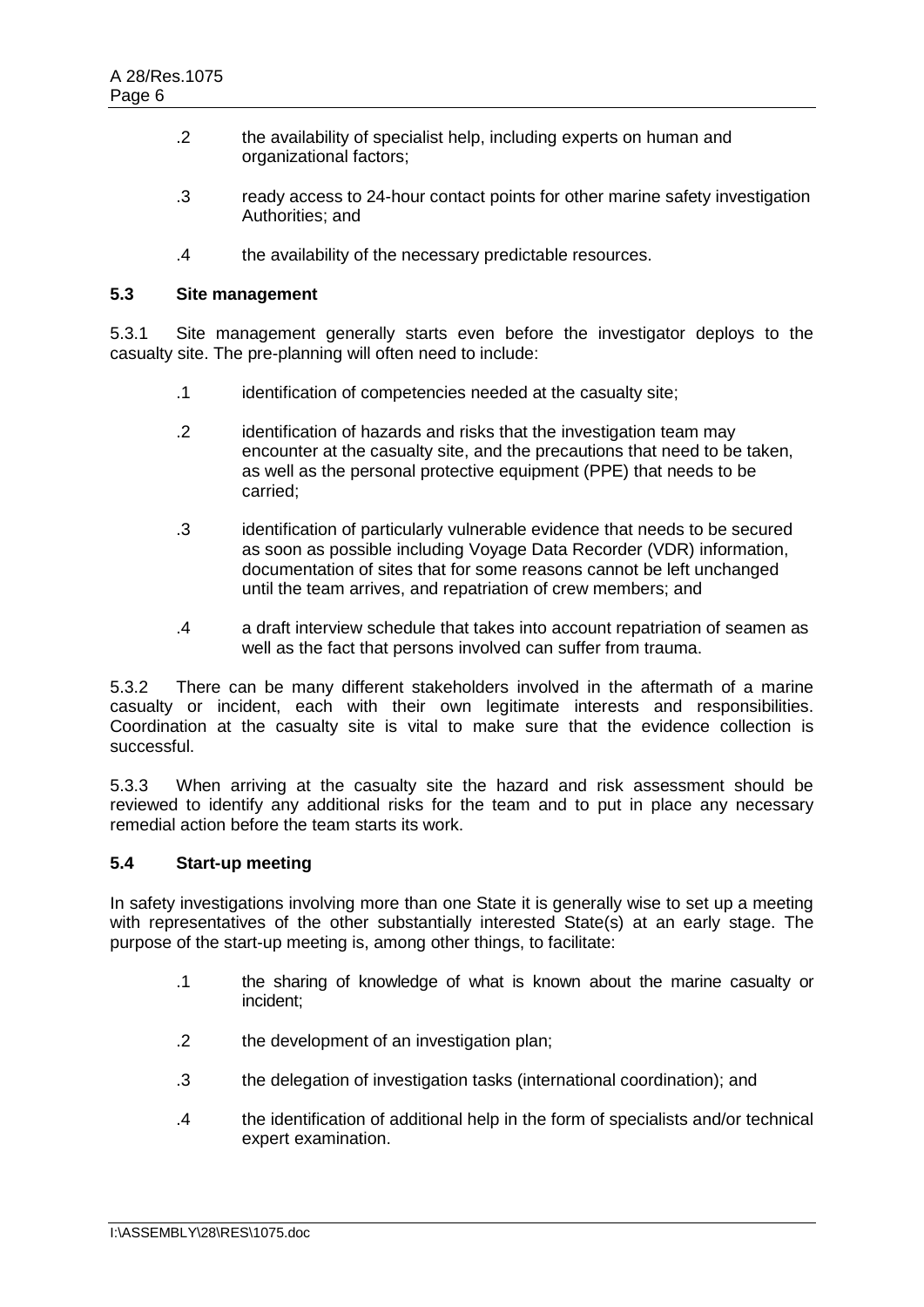# **5.5 Collection of evidence**

5.5.1 During the safety investigation, investigators should aim to gather and record all the evidence and factual data which may be of interest within the scope of the investigation. Physical and documentary evidence and witness statements should be gathered not only at the casualty site, but also from all sources required to fully explain the accident events and their contributing factors (e.g. operation, management, inspection and regulation).

5.5.2 Evidence collection also needs to be broad enough to cover the human, organizational and environmental factors in relation to the casualty or incident. If a human and organizational factor specialist is required, it is essential to include this expert as early as possible in the investigation team.

- 5.5.3 To facilitate a comprehensive evidence collection it is often wise to:
	- .1 refer to generic checklists while remaining flexible as evidence once collected will often point to new areas of inquiry; and
	- .2 use a system to register the evidence collected (evidence log). This is particularly valuable in complex investigations or when more than one State is involved.

5.5.4 It is recommended that the fact-finding stage of the investigation process itself be kept separate from the complete analysis of the collected evidence leading to conclusions and recommendations. Fact finding usually includes, but is not necessarily limited to the areas covered in sections 5.6 to 5.10.

## **5.6 Inspection of casualty site**

5.6.1 Inspection and documentation of the casualty site and/or places of interest for the investigation can include inspection of the ship/ships involved, a fairway where the casualty or incident occurred, and underwater survey and filming of the wreckage of a ship.

5.6.2 The collection of evidence that can deteriorate or disappear over time will always be the first priority in evidence collection when the investigator(s) arrives at the casualty site. Photo and/or video documentation of the site in general and in detail, and before any removal of evidence, is generally also a high priority.

5.6.3 Where there is perishable evidence and the investigator(s) may be delayed in arriving at the casualty site, there may be a need to give instructions for the evidence to be preserved.

## **5.7 Gathering or recording physical evidence**

5.7.1 Physical evidence can include data from VDR and other electronic devices on board like electronic charting systems, central fire alarm units, as well as nautical charts, weather forecasts obtained on board and logbooks. Physical evidence can also include technical samples of oil, paint or fire residues, and pieces of broken machinery or other broken parts.

5.7.2 It is essential that the person who collects electronic, documentary or material evidence is skilled in applicable techniques for both collection and storage of that type of evidence to prevent contamination, further deterioration or loss.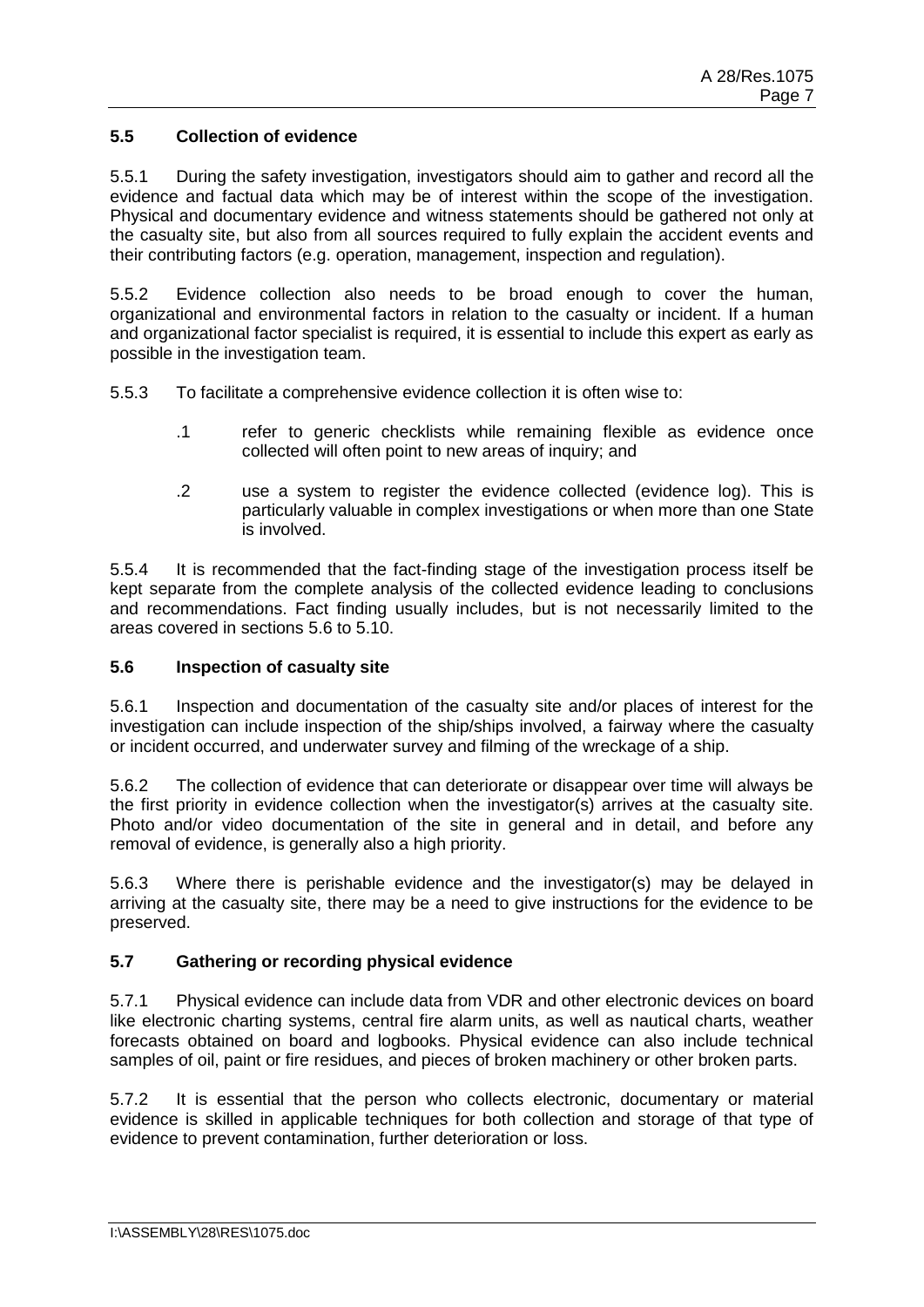5.7.3 Some information of great value can also be obtained from external sources such as CCTV, shore radar and radio surveillance systems and Marine Rescue Coordination Centres. Vessel Traffic Services (VTS) centres may also be able to provide valuable information, including recordings of radio traffic and AIS information.

# **5.8 Witness information**

5.8.1 Witness interviews should be performed by persons skilled in interviewing techniques to reveal information the witness may be able to provide. The planning of the interview is essential for a successful outcome. Things to be considered include:

- .1 time and location;
- .2 any need for interpreters;
- .3 constitution of the interviewing team and the roles of the team members;
- .4 the particular needs of the witness; and
- .5 the topic areas to be explored with the witness.

5.8.2 The interviewee should be informed, before the interview starts, about the purpose of the investigation and the conditions under which he/she will be providing information. The witness should generally be interviewed alone, or be accompanied by someone nominated by the witness. The nominated individual should, however, not be allowed to interfere with the interview. The witness should under all circumstances be allowed access to legal advice if he/she wants it (see chapter 12 of the Code).

5.8.3 The interview may be recorded or a written record may be made of the interview. A written record should be discussed with the witness to clarify any anomalies. Witness information should be verified wherever possible. Statements made by different witnesses may conflict and further supporting evidence may be needed.

## **5.9 Reviewing of documents, procedures and records**

5.9.1 Documents to be reviewed can include personal and ship-related certificates, reports from the ship's classification society, maintenance records, the Master's standing orders, etc. An assessment may also be made of the company's Safety Management System from its safety policy through to its implementation within the organization.

5.9.2 Government agencies such as customs, quarantine and State Authorities may have useful information relating to crew lists, the general condition of the ship, ship certificates, etc. Coroners and medical records can provide valuable information. Port authorities and independent surveyors can also hold information of use to an investigation. Applicable regulations may also need to be examined.

5.9.3 A good investigation explores the extent of correlation between the documents and reality at all appropriate levels: this will generally require some specialist skills.

# **5.10 Conducting specialized studies (as required)**

5.10.1 It can sometimes be necessary to conduct specialized studies to establish how a casualty or incident happened. This can include, for example, metallurgic specialist studies of broken machinery parts, analysis of oil or paint residues, calculation and reconstruction of a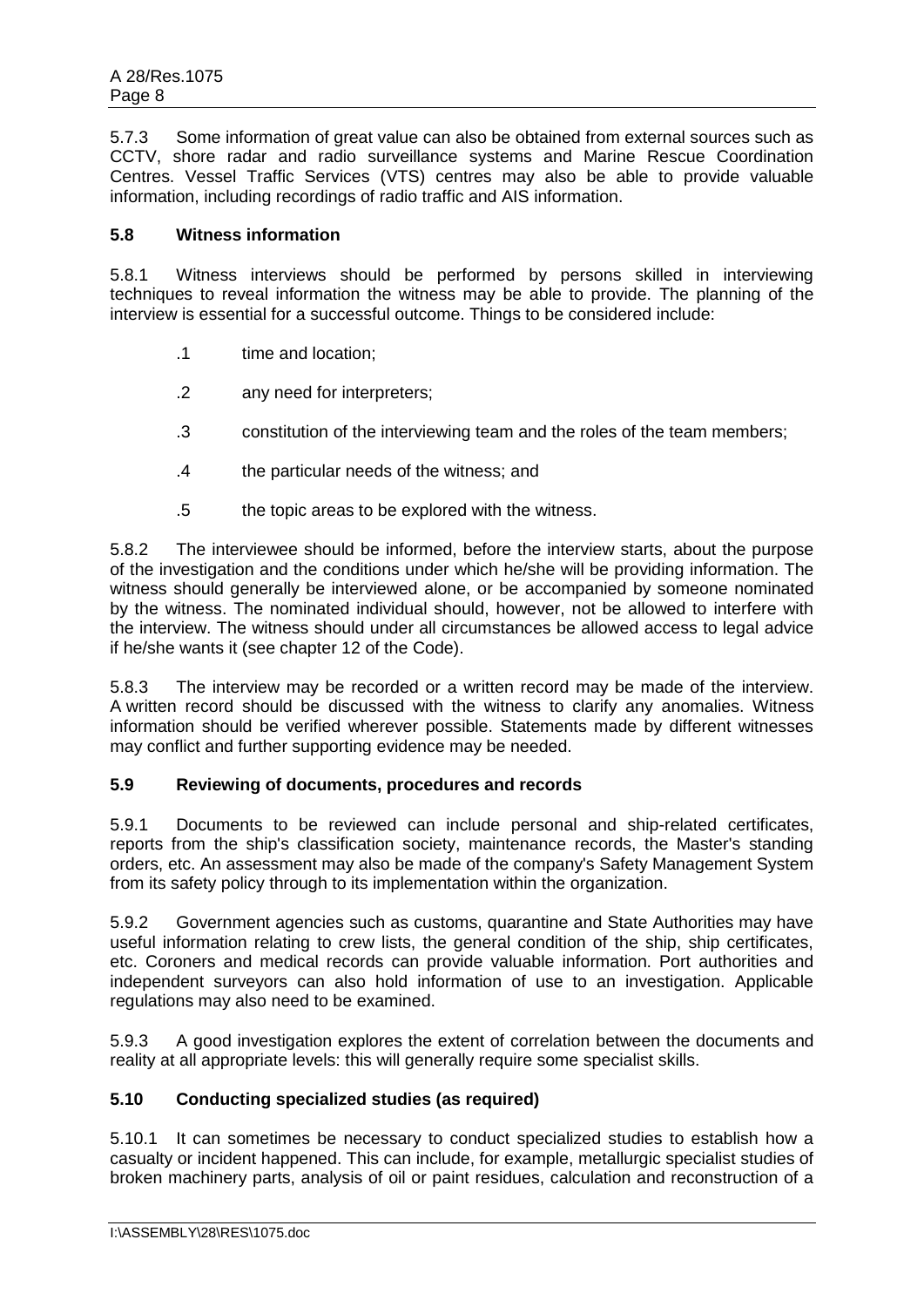ship's stability features, lashing calculations, specialist analysis of weather and sea conditions at the time and place of the casualty or incident, and the use of simulators to reconstruct and analyse a sequence of events.

5.10.2 Where a proposed testing of physical evidence is likely to change its state, other interested parties who may be relying on that evidence should be consulted.

# **5.11 Reconstruction and analysis**

5.11.1 There are several different methods of organizing evidence to support reconstruction and analysis in safety investigation, each having its own benefits and drawbacks. To ensure that a casualty or incident is thoroughly examined from a safety point of view, it is essential that the investigation is done with a systemic perspective. A systemic perspective involves going beyond determining "who did what?" and to look for the conditions that influenced different relevant events, even when these conditions are to be found remote from the casualty site. A systemic perspective also puts human factors into context and includes the interactions between man, machine and the organization.

5.11.2 The analysis methods used will help the investigator to think in a structured way but will also have an effect on where the investigator will put his/her focus. Some methods focus on human factors; some support the understanding of the sequence of events; others are more supportive in a complex safety analysis or in understanding technical failures. Analysis methods should therefore rather be seen as tools in a tool box. A good investigation will choose the optimal set of analysis tools to meet the characteristics of that particular casualty or incident. However, the method or the combination of methods used in each investigation should as a minimum requirement support:

- .1 reconstruction of the casualty or incident as a sequence of events;
- .2 identification of linked accident events and contributing factors at all appropriate levels; and
- .3 safety analysis and development of recommendations.

## **5.12 Reconstruction of the casualty events and their linked conditions**

5.12.1 The first step in analysis is to review the factual information to clarify what is relevant and what is not, and to ensure the information is as complete as possible or practicable. This stage of the analysis should aim at determining how the marine casualty or incident occurred. The reconstruction is preferably done by using a method that enables a graphical description of the sequence of events. This is beneficial since it allows the investigator to discuss and present the case, and in particular to:

- .1 identify gaps in the information;
- .2 identify any conflicts in evidence;
- .3 provide a graphical description of how different events are related; and
- .4 identify contributing factors and their relation to different accident events.

5.12.2 Marine casualty or incident investigation is an iterative process and the reconstruction phase generally identifies a need to make a revision of the evidence collection plan.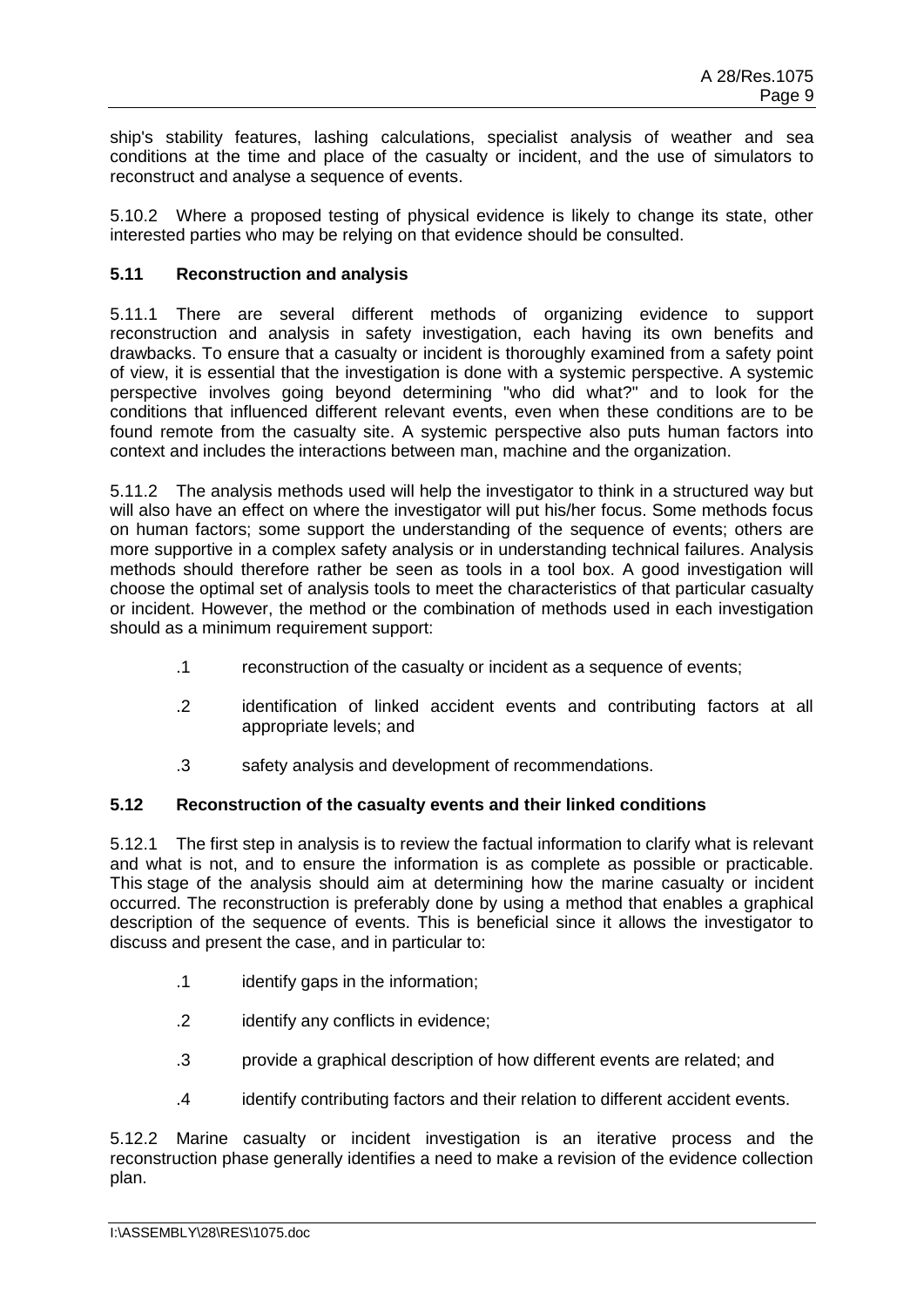## **5.13 Safety analysis**

The purpose of a safety analysis is to get a more thorough understanding of the underlying safety issues that can cause or contribute to a casualty or incident. Some investigation analysis methods combine casualty reconstruction and safety analysis into one. Some basic analysis methods can be directly linked to the reconstruction of events, while other safety analysis tools can be derived from different accident causation models and are better used as stand-alone methods. Efficient safety analysis tools:

- .1 encourage different perspectives of casualty or incident causation;
- .2 support communication and deeper questioning;
- .3 enable the identification of safety issues and safety deficiencies, including those remote from the casualty site; and
- .4 enhance the development of effective remedial actions at all appropriate levels.

### **6 REPORTING**

### **6.1 Reporting requirements**

6.1.1 MSC-MEPC.3/Circ.4 requires particular marine casualty data to be entered into the GISIS marine casualties and incidents module, together with the final version of a marine safety investigation report.

#### **6.2 Final report**

6.2.1 To facilitate the flow of information, the final report of the safety investigation should be well structured and cover what is listed in paragraph 2.12 of the Code. The report should, within its different parts, clearly distinguish between facts and analysis.

6.2.2 Non-judgmental language should be used in the report reflecting the purpose to enhance maritime safety and protection of the maritime environment. Witnesses' names and personal information which may identify them should remain confidential.

6.2.3 In normal investigation practice, gaps in information that cannot be resolved are usually filled by logical extrapolation and reasonable assumptions. Such extrapolation and assumptions should be identified and a statement of the measure of certainty provided. Despite best efforts, analysis may not lead to firm conclusions. In these cases, the more likely hypotheses should be presented.

6.2.4 If safety recommendations are issued these should be addressed to those that are best placed to implement them, such as shipowners, managers, recognized organizations, maritime authorities, vessel traffic services, emergency bodies, and international and regional maritime organizations and institutions. Safety recommendations should always be supported by the facts and analysis of the safety investigation. To gain acceptance, recommendations need to be practical, necessary and likely to be effective.

6.2.5 Where it becomes apparent during an investigation that there is a safety deficiency that presents a serious potential risk to lives, ships or the environment, action should be taken to inform the people or organization responsible for managing the risk. This may take the form of an interim safety recommendation or some other means of correspondence. It is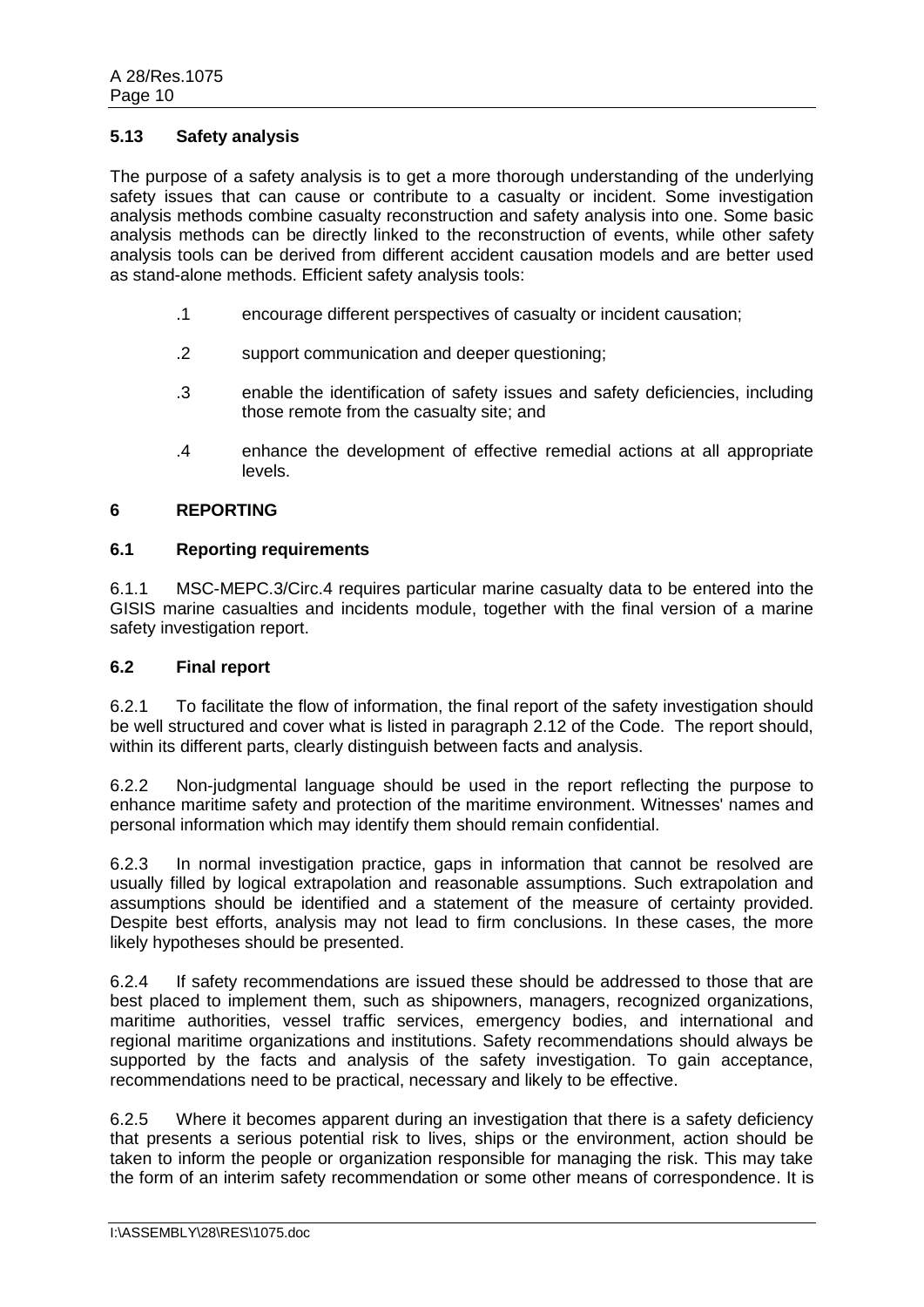important not to delay action to address such safety risks until the completion of the investigation.

# **6.3 Consultation**

6.3.1 In accordance with paragraphs 25.2 and 25.3 of the Code, where it is practicable, the investigator should send a copy of a draft marine safety investigation report for comment to the interested parties as defined in paragraph 2.7 of the Code. This allows a process for correcting matters of fact within a report and the consideration of alternative hypotheses or opinions in relation to the analysis. In addition, it allows responsible parties, e.g. the ship operator, to indicate what safety action may have been taken in relation to a safety issue. Any such action taken should be included in the final report.

6.3.2 The investigator should consider the comments before preparing the final marine safety investigation report, being guided by paragraph 25.3 of the Code.

## **6.4 Publication**

6.4.1 The final report should be made available to the public and the shipping industry in accordance with paragraph 14.4 of the Code. The Internet is a valuable tool for making a report available to the public.

6.4.2 A summary of the marine safety investigation report and any safety recommendations, translated into English and/or other major languages, will enable a global public to gain important safety information from the investigation.

#### **6.5 Follow-up on safety recommendations**

6.5.1 Every recommendation addressed to an individual or specific organization should be followed up within a reasonable period following the release of a final safety investigation report with a view to promoting safety action. It is also good practice to reinforce positive safety action taken to address a recommendation by making it public.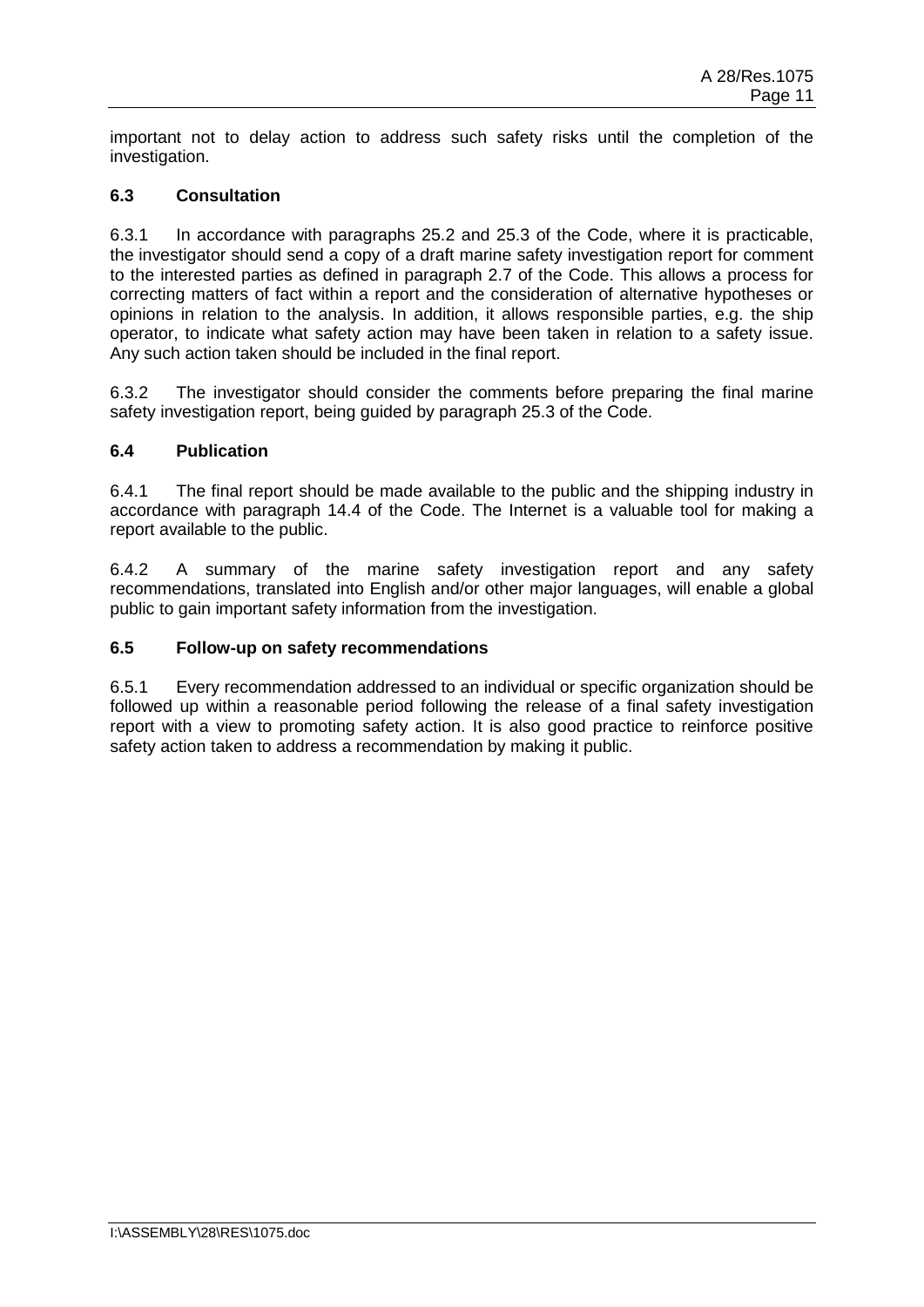## APPENDIX

### **AREAS OF HUMAN AND ORGANIZATIONAL FACTORS INQUIRY**

The areas of inquiry set out in this appendix can be used in planning the investigation of human and organizational factors during a maritime safety investigation. Some areas of inquiry overlap or indeed incorporate multiple interactions. The guidance is not meant to be exhaustive, nor is it intended to be a checklist where each point must be investigated every time. Some areas may not be relevant in the investigation of a particular occurrence, while other areas may require deeper investigation. As new human and organizational factors/issues emerge, new areas of inquiry will need to be explored by investigators.

Skilful interviewing can help the investigator to eliminate irrelevant lines of inquiry and focus on areas of greater potential significance. The order and manner in which questions are asked will depend on who is being interviewed and on his or her willingness and ability to recall and describe personal behaviour and personal impressions. Training in cognitive interviewing techniques will assist investigators in eliciting accurate information from interviewees, and is highly recommended. Further, because human interactions, including interviews, can be subject to misunderstanding, it will normally be necessary to verify, cross-check or augment information received from one person by interviewing others on the same subject(s).

While important human and organizational factors/information can be gained through interviewing, investigators must ensure that they also seek additional information through other means. Examination of rosters, procedures, personnel records, safety occurrence reporting records and risk assessment protocols (for example) may provide critical insights into practices, norms and attitudes potentially affecting safety.

## **SHIPBOARD ISSUES**

## **1 Training and experience**

- Position or rank held.
- Certificate held; length of time the certificate has been held; where trained.
- Experience in the position; both on this ship and over career.
- Length of time on this contract and overall on board the ship.
- Experience on other ships; both with this company and other companies.

#### **2 Shipboard organizational structure and processes**

- The management/department structure on board the ship.
- The individual's position within the on-board structure; who they work for, who they work with, who they report to and who they assign duties to.
- Normal day-to-day responsibilities, tasks and duties.
- Description of any interaction with personnel ashore.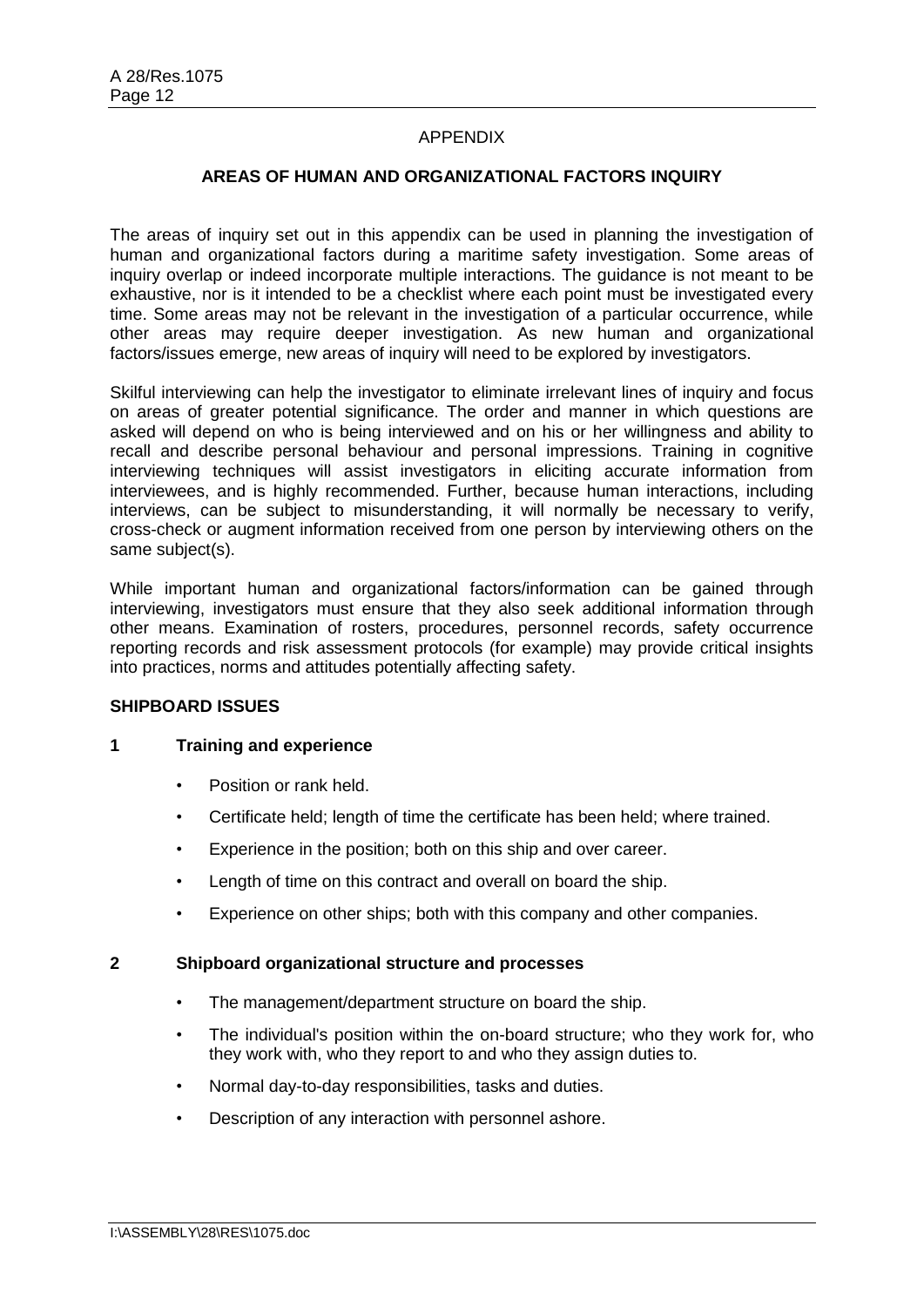### **3 Nature of tasks**

- Specifics of the task(s) being undertaken at the time of the occurrence, including location.
- Differences between the task at that time and normal operations.
- Description of the social dynamics of the working environment (e.g. alone/pair/team).
- Understanding of the task.
- Familiarity with the task; last time it was performed, etc.
- Available discretion relating to how the task was to be accomplished.
- Training provided for the task; what was the training.
- Procedures, documents and guidance for the task.
- Equipment used for the task; reliability, previous failures, problems and were the crew familiar with it.
- Physical environment; heat, humidity, noise, confined space, exposure to chemicals, etc.
- Workload and/or effort required for the task:
	- o To what extent was it within the crew's capability at the time.
	- o Were there any tasks that were not done because of the workload.
	- o Physical effort involved; pushing, pulling, lifting, etc.
	- o Mental effort involved; thinking, deciding, calculating, remembering, looking, searching, etc.
	- o Time pressure involved; adequacy of time allocated to the task.
	- $\circ$  Use of scaling questions may assist here (e.g. "on a scale of 1 to 10, where 1 is very easy and 10 is extremely difficult, how (physically) difficult was this task ...").

# **4 Activities prior to occurrence**

- Actions and/or activities before coming on watch or reporting for duty.
- Individual's role in the operation being conducted by the ship at the time of the occurrence.
- Individual's location on board at the time of the occurrence.
- What was being observed immediately prior to the occurrence; what was seen, heard, felt, smelled, and thought about.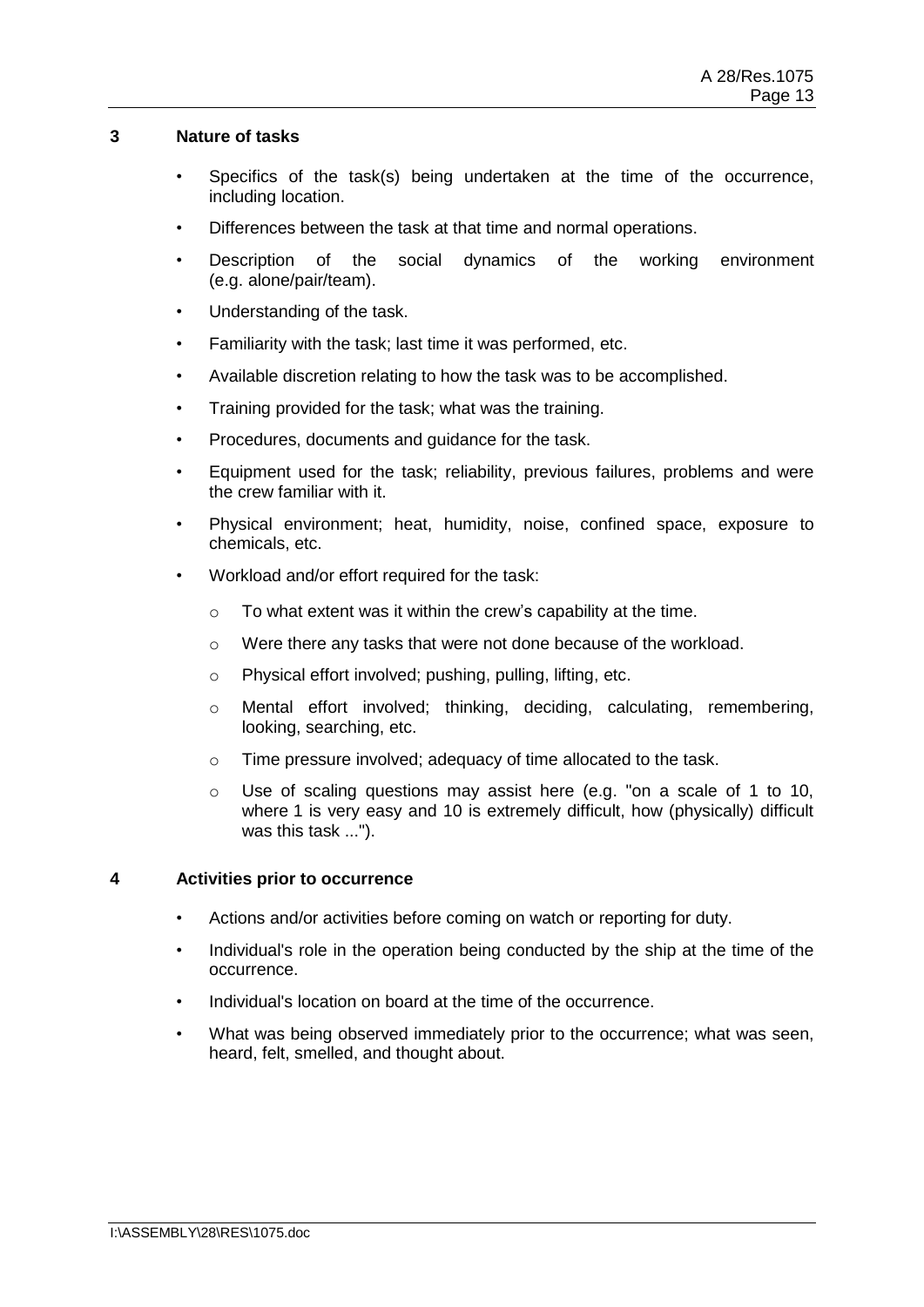### **5 Work period/rest period/recreation pattern**

- Description of normal duty schedule (e.g. day worker or watchkeeper).
- Description of duty schedule on the day of the occurrence; on the day before and during the week before the occurrence.
- Length of time awake and/or on duty at the time of the occurrence.
- Overtime worked on the day of the occurrence; on the day before and during the week before the occurrence.
- Usual sleep/rest routine (what time asleep and awake).
- Sleep/rest routine in the three days (72 hours minimum) leading up to the occurrence:
	- o 72-hour history of time to bed/time to sleep/duty times/nap times.
	- o If there is an indication of reduced sleep beyond 72 hours, collect sleep information beyond 72 hours (as a guide, collect information back to two good nights' rest prior to the occurrence).
	- $\circ$  Quality of sleep; disturbances, light sleep, waking, how refreshed when waking.
	- o Time of day when sleep is taken (impact on quality).
	- o Last extended period of off-duty time.

## **6 Living conditions and shipboard environment**

- Description of the adequacy of personal facilities; individual, shared or communal; noisy, cramped, vibrations, temperature, ship's motion, etc.
- Availability and consumption of alcohol and/or non-prescribed medications.

## **7 Physical health**

- Symptoms of illness experienced within the 72 hours before the occurrence.
- Medications taken (prescribed, not prescribed).
- Description of the last meal consumed prior to the occurrence; what and when.
- Description of existence and regularity of exercise routine.
- Details of any recent medical examinations, illnesses or injuries.
- Details of any regular or irregular medication, both prescribed and not prescribed.
- Description of quality of vision (e.g. corrective lenses).
- Description of quality of hearing (e.g. hearing aids).
- Name and contact details of personal physician.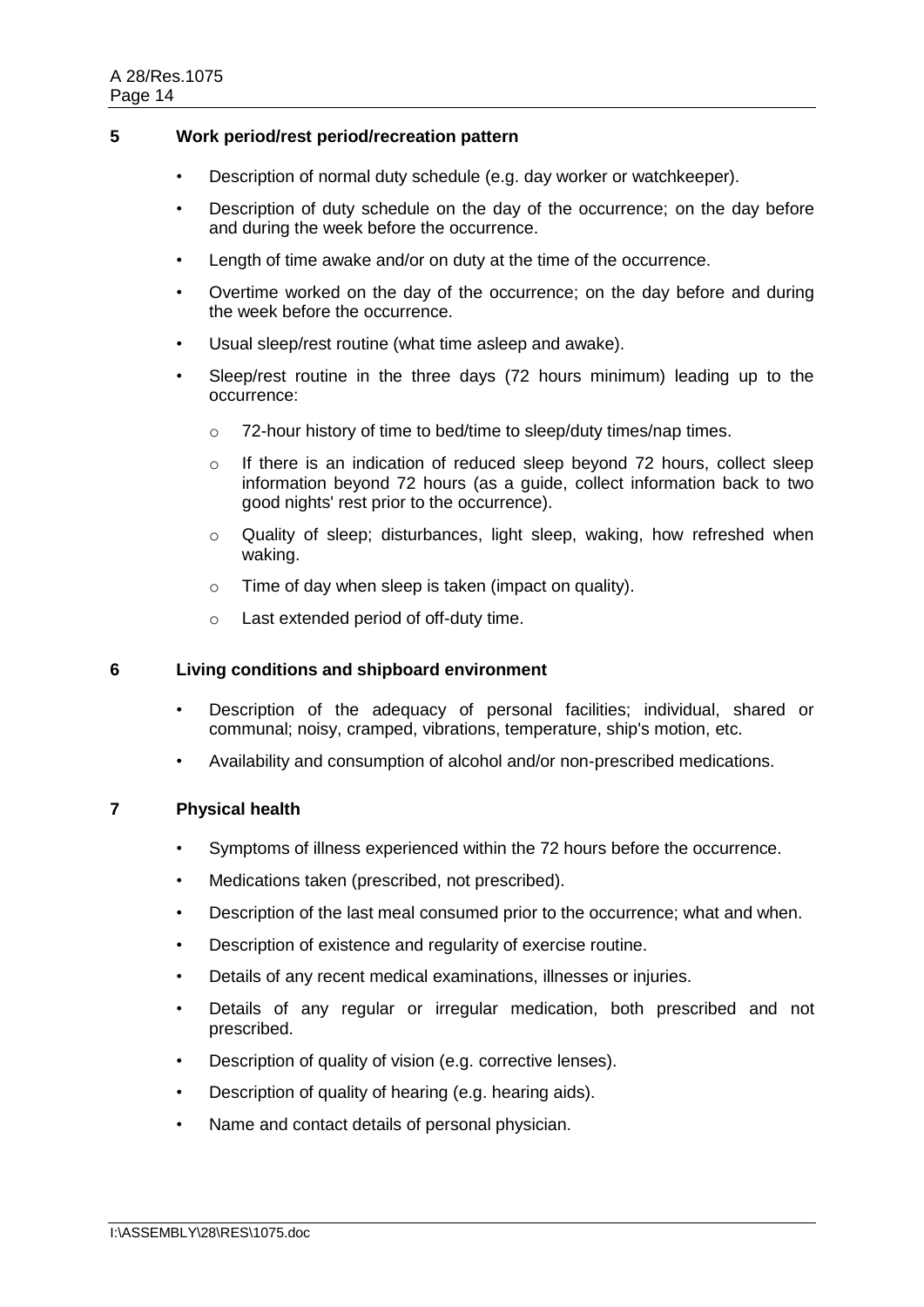## **8 Mental health**

- Length of time spent away from family or loved ones.
- Extreme emotions at any time in the days before the occurrence; e.g. feelings of extreme sadness, anger, worry, fear (use scaling questions (1 to 10) to determine level).
- Important and/or difficult personal decisions made recently; e.g. financial or family worries.
- Recent work performance; any concerns from others.
- Stress and/or difficult situations whilst on board and how these were being managed.
- Difficulties with concentration.
- Any mental health issues recently and/or in the past.
- Medications taken (prescribed, not prescribed).

### **9 Working relationships**

- Friendships and/or support from other crew members.
- Conflicts and/or clashes with other crew members or supervisors.
- Trust in other crew members.
- Language barriers interfering with work performance.
- Clarity of roles and responsibilities with other crew members.

## **10 Employment conditions**

- Contractual arrangements.
- Complaints or industrial action and systems for resolution of these.
- Recent changes to employment conditions.

### **11 Safety policy**

- Awareness of the company's safety policy.
- Ship's procedures for dealing with safety issues; methods of reporting and addressing safety concerns.
- Safety training; type, nature and frequency.
- Emergency drills; type, nature and frequency.
- Personal protective equipment (PPE) provided.
- Records and/or knowledge of personal accidents or injuries prior to the occurrence.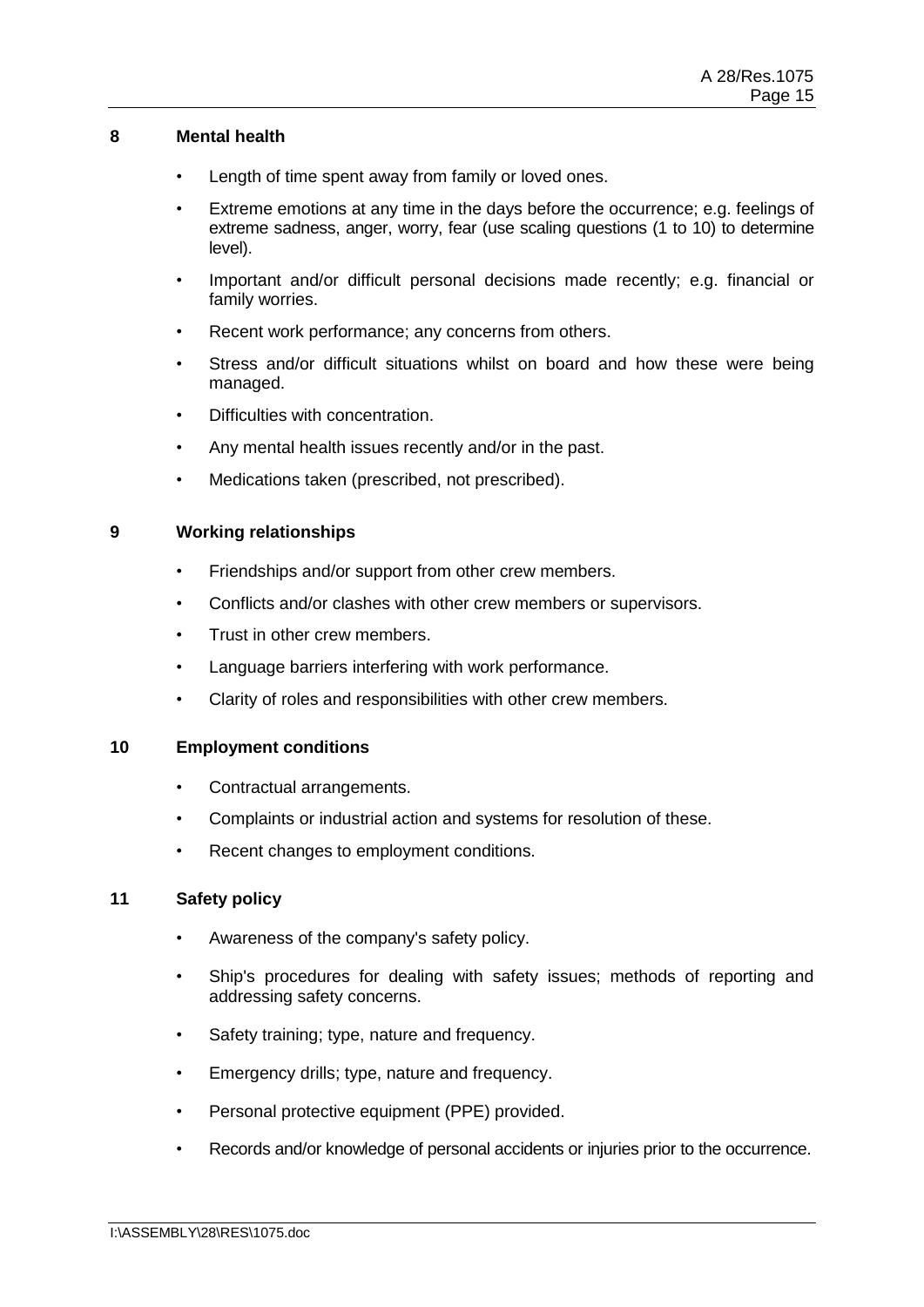# **12 Staffing levels**

- Sufficiency of staffing/crewing levels on board.
- Appropriate allocation of crew members to duties.
- Changes to normal staffing/crewing levels.

#### **13 Standing orders**

- Master's standing orders; for all or part of the crew.
- How are the orders communicated.
- Are the orders in accordance with the company policies.

### **14 Level of automation and reliability of equipment**

- Complexity of machinery and automated systems.
- Training provided for systems.
- Competency of crew in using the systems.
- Reliability of systems; any earlier failures.
- Maintenance of systems.
- Are the systems integrated with each other and with the task requirements.

## **15 Ship design, motion/cargo characteristics**

• Ship design, motion or cargo characteristics; any features which interfere with human performance (e.g. obstructed watchkeeper vision).

## **SHORESIDE MANAGEMENT ISSUES**

#### **16 Management policies and procedures**

- Existence of and opinion about the effectiveness of the safety management system, including auditing, analysis, reporting and investigation of the occurrence.
- Existence of and opinion about the effectiveness of risk assessment and management policies and procedures relating to ships, personnel and the environment.
- Existence of and opinion about the effectiveness of the role of the Designated Person Ashore (DPA).

### **17 Scheduling of work and rest periods**

- The company's work schedule, relief policy and risk management policy on fatigue.
- Adherence to these policies.
- Recent changes to these policies.